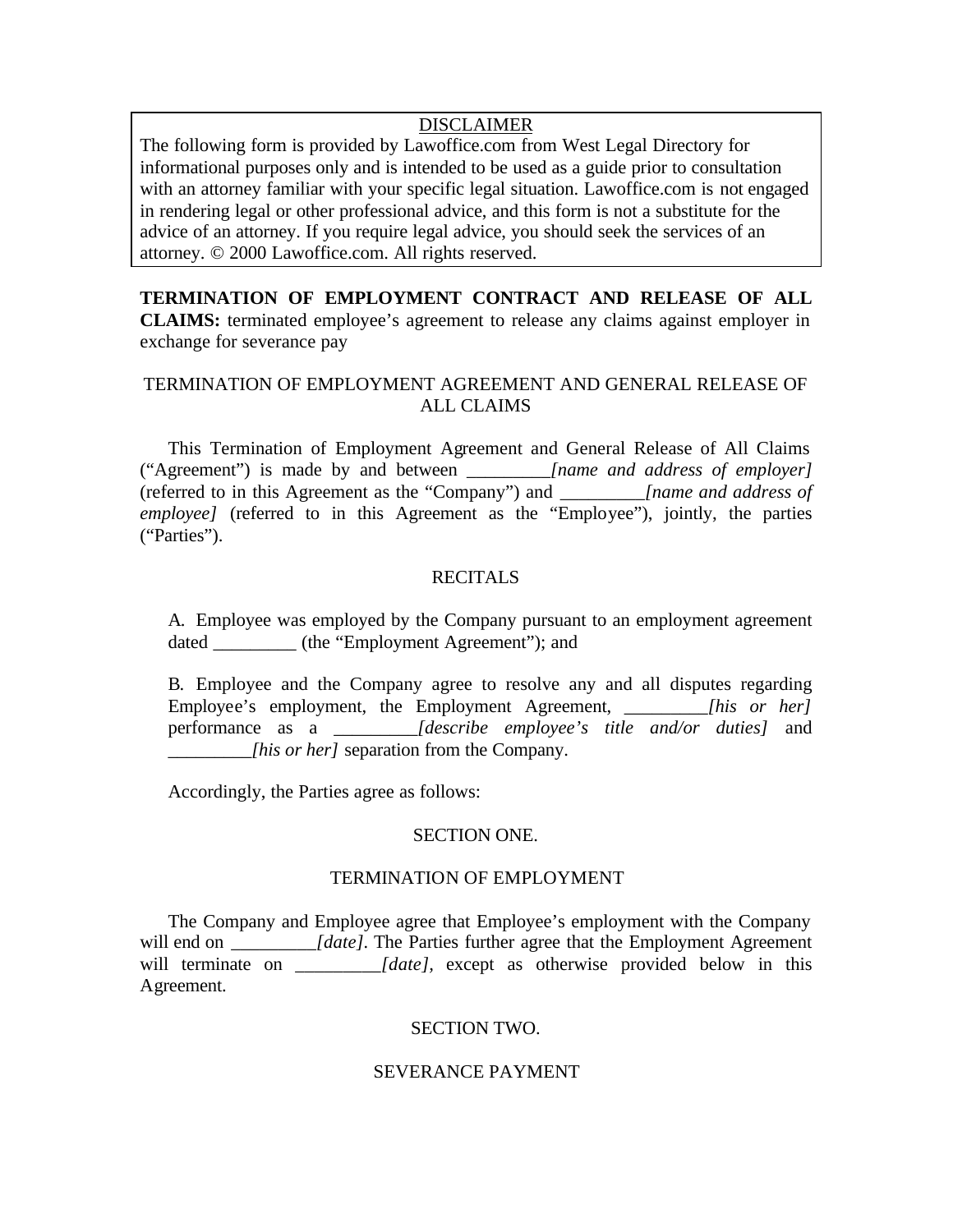In consideration for the Employee's promises contained in this Agreement, the Company agrees as follows:

(1). Beginning on *\_\_\_\_\_\_\_\_\_[date]* and continuing through *\_\_\_\_\_\_\_\_\_[date],* the Company shall pay the Employee, pursuant to the terms and conditions described below in this Agreement, an amount equal to the annual rate of compensation provided in Section \_\_\_\_\_\_\_\_\_ of the Employment Agreement, on a pro-rated basis, less any withholdings and deductions as are, or may be, required by law. The Company shall pay the compensation in installments in accordance with the Company's normal payroll practices, with the first installment due on the date of the Company's first regularly scheduled payroll after *[date]*.

(2). Employee acknowledges and agrees that this Agreement states all amounts to which *\_\_\_\_\_\_\_\_\_[he or she]* is entitled by virtue of *\_\_\_\_\_\_\_\_\_[his or her]* Employment Agreement and *lhis or her]* employment by the Company, and that the amount listed above in this Section is being paid to resolve all disputes between the Parties, and that *\_\_\_\_\_\_\_\_\_[he or she]* is not entitled to any other funds from the Company, except as provided in this Section.

#### SECTION THREE.

## EMPLOYMENT AGREEMENT PROVISIONS

The Employee's obligations under Section \_\_\_\_\_\_\_\_\_, Confidentiality, and under Section Section and Non-competition, of the Employment Agreement shall survive the termination of the Employment Agreement.

## SECTION FOUR.

# EMPLOYEE'S RELEASE AND PROMISES

As consideration for the Company's promises as contained in this Agreement, Employee agrees as follows:

(1). Employee (on behalf of *\_\_\_\_\_\_\_\_\_[himself or herself]* and all of *\_\_\_\_\_\_\_\_\_[his or her]* heirs, assigns, legal representatives, successors-in-interest, or any person claiming through *\_\_\_\_\_\_\_\_\_[him or her]*) agrees to release and discharge any claim, charge, complaint, demand, dispute or liability of any kind that relates to or involves *lhis or her]* employment by the Company, the Employment Agreement, the termination of the Employment Agreement and/or *\_\_\_\_\_\_\_\_\_[his or her]* separation from the Company, except those claims that may arise from any breach of this Agreement, which *\_\_\_\_\_\_\_\_\_[he or she]* has had or now has against the Company or against any other business that is related to the Company, including, but not limited to all of its parent, subsidiary and affiliated companies ("Related Entities") or against any current or former employee, officer, director, agent, shareholder, attorney, accountant, partner, insurer, advisor, partnership, assign, successor-in-interest, joint venturer, and/or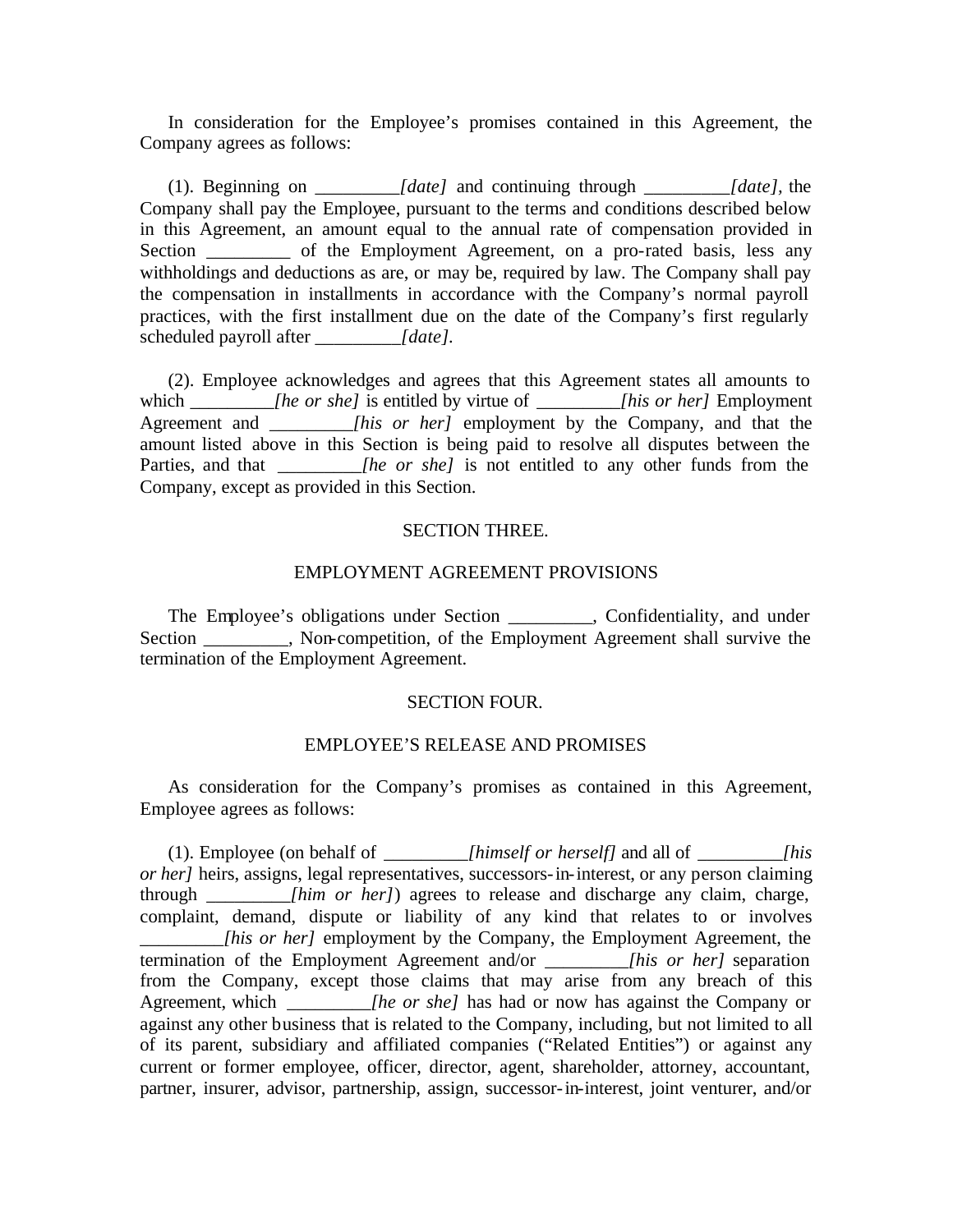affiliated person of the Company or of any of the Related Entities ("Related Persons"). The claims being released by Employee include, but are not limited to, any and all claims for pay, benefits, damages, fees and costs, or any other relief that may be or could have been asserted in any legal or administrative proceeding under federal law, including, but not limited to, the Age Discrimination in Employment Act of 1967, as amended, 29 U.S.C.A. §§621 et seq., Title VII of the Civil Rights Act of 1964, as amended, 42 U.S.C.A. §§2000 et seq., 42 U.S.C.A. §§l981, the Americans With Disabilities Act, as amended, 42 App. U.S.C.A. §§ 12101 et seq., the Family and Medical Leave Act, 29 U.S.C.A. §§2611 et seq., the Employee Retirement Income Security Act of 1974, as amended, 29 App. U.S.C.A. §§ 1.001 et seq.; or under any state or local statute or regulation, Act or law similar to the federal laws; or any claim for tortious conduct, including, but not limited to, defamation or slander, infliction of emotional distress, negligence, interference with contract or for breach of contract or equitable relief. In short, Employee knowingly and voluntarily releases any and all claims *\_\_\_\_\_\_\_\_\_[he or she]* has had or may have against the Company, the Related Entities and the Related Persons.

(2). Employee further acknowledges that *\_\_\_\_\_\_\_\_\_[he or she]* is aware of and has had the opportunity to consult with an attorney and become aware of \_\_\_\_\_\_\_*\_\_[his or her]* rights under the laws specifically and generally described above in this Section, and that *lhe or she]* is permanently waiving those legal rights to the fullest extent that waiver is allowed by law.

#### SECTION FIVE.

### MUTUAL PROMISES AND COVENANTS

Employee also agrees that *\_\_\_\_\_\_\_\_\_[he or she]* will not engage in any conduct or make any statements which are critical of the Company, the Related Entities, or any of the Related Persons regarding, relating to or in connection with *[his or her]* employment, Employment Agreement, the termination of the Employment Agreement and Employee's separation from the Company; that *\_\_\_\_\_\_\_\_\_[he or she]* will not disclose any information, knowledge or data about the Company or any of the Related Entities which has been designated and/or treated as confidential; that *Ihe or she]* will not claim as *lhis or her]* own, make use of or take with *\_\_\_\_\_\_\_\_\_[him or her]* any intellectual property, including without limitation trade secrets, trademarks, trade names and/or copyrighted material that *\_\_\_\_\_\_\_\_\_[he or she]* developed while employed by the Company; and that *[he or she]* will surrender or has surrendered to the Company on *\_\_\_\_\_\_\_\_\_[his or her]* last day in the office all letters, papers, documents, instruments, records, books, products, keys, charge cards, identification cards, computer and telephone passwords and any other material owned by the Company or used by *\_\_\_\_\_\_\_\_\_[him or her]* in the performance of *\_\_\_\_\_\_\_\_\_[his or her]* duties. The Company agrees that it will not engage in any conduct or make any statements which are critical of Employee regarding *\_\_\_\_\_\_\_\_\_[his or her]* employment, the Employment Agreement, the termination of *\_\_\_\_\_\_\_\_\_\_[his or her]* Employment Agreement, or *\_\_\_\_\_\_\_\_\_[his or her]* separation from the Company.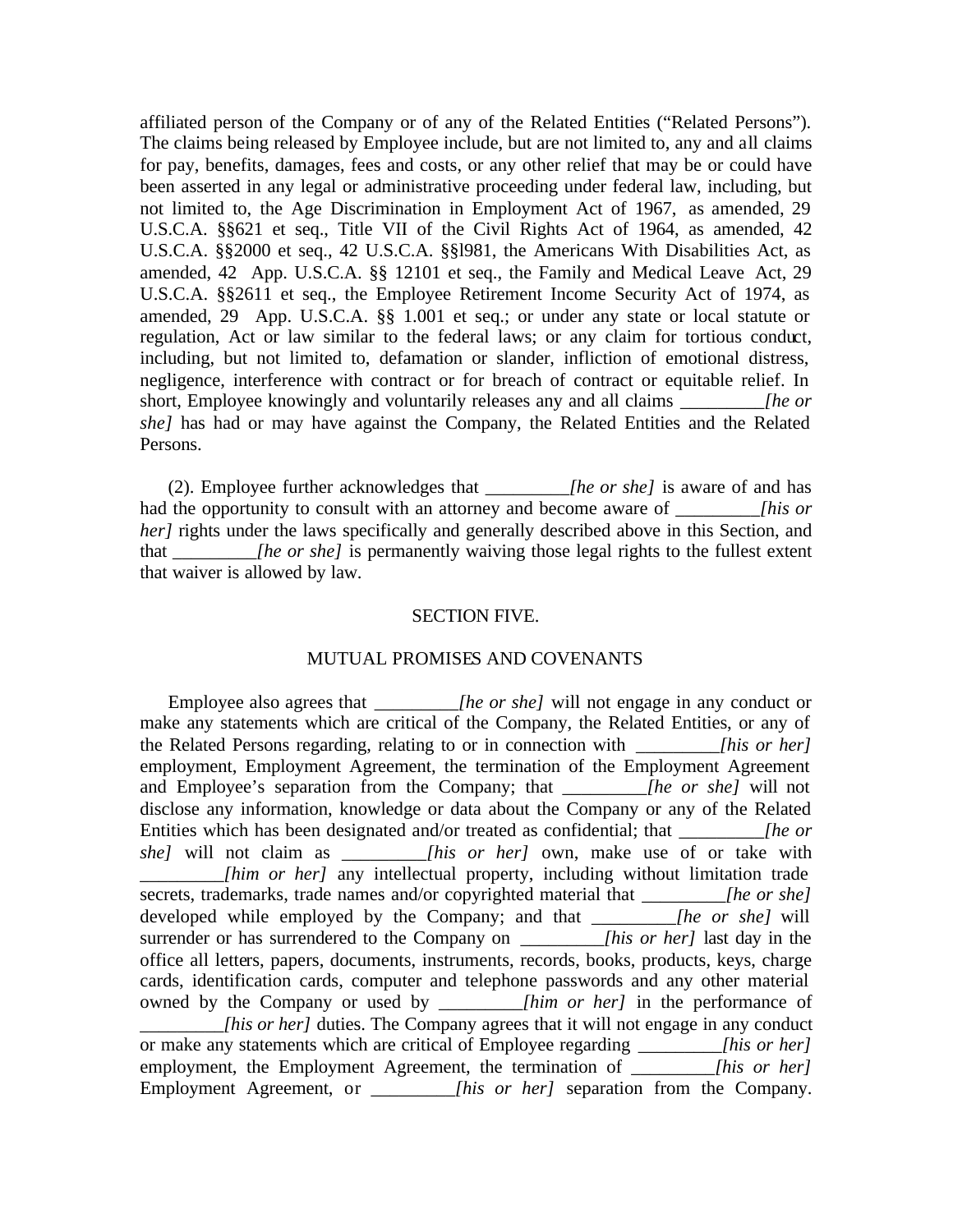Employee acknowledges that *\_\_\_\_\_\_\_\_\_[he or she]* has no right to return to *\_[his or her]* employment with the Company or the Related Entities. Employee further acknowledges that *\_\_\_\_\_\_\_\_\_[he or she]* understands that this provision may not be waived, except in writing signed by an authorized personnel executive.

## SECTION SIX.

#### CONFIDENTIALITY

Employee further agrees not to disclose or publicly comment upon the terms, provisions of or information regarding this Agreement and the events that led up to the termination of the Employment Agreement; provided, however, that Employee (1) may disclose the terms to *lhis or her]* family, legal counsel, financial advisors, and/or agents or representative s, as long as the family members, legal counsel, financial advisors, agents or representatives agree to be bound by this confidentiality obligation; and (2) may disclose any terms as are necessary to fulfill any obligations under this Agreement and to comply with the requirements of any law or legal process.

## SECTION SEVEN.

## DENIAL OF VIOLATIONS

Employee acknowledges and agrees that the making of these promises by the Company in this Agreement does not mean that the Company or any of its Related Entities or Related Persons has violated any federal or state law or regulation, or violated any contractual or other obligation it may have to Employee, and that any such violation expressly is denied. Rather, the Company is making these promises solely in exchange for Employee's promises to the Company, as contained in this Agreement.

#### SECTION EIGHT.

# REMEDIES IN CASE OF EMPLOYEE'S DEFAULT

Employee further acknowledges that if *\_\_\_\_\_\_\_\_\_[he or she]* fails to keep any of *Ihis or her]* promises to the Company, the Company may take whatever legal action it chooses to enforce those promises and/or to recover from the Employee the amount of any damage the Company, its Related Entities or its Related Persons suffer because of *lhis or her]* failure to keep those promises. The prevailing party in such an action shall be entitled to attorney's fees and costs from the other party.

#### SECTION NINE.

### ENTIRE AGREEMENT

Employee agrees that this document contains all of the promises and obligations between the Parties, and extinguishes and terminates all pre-existing agreements,